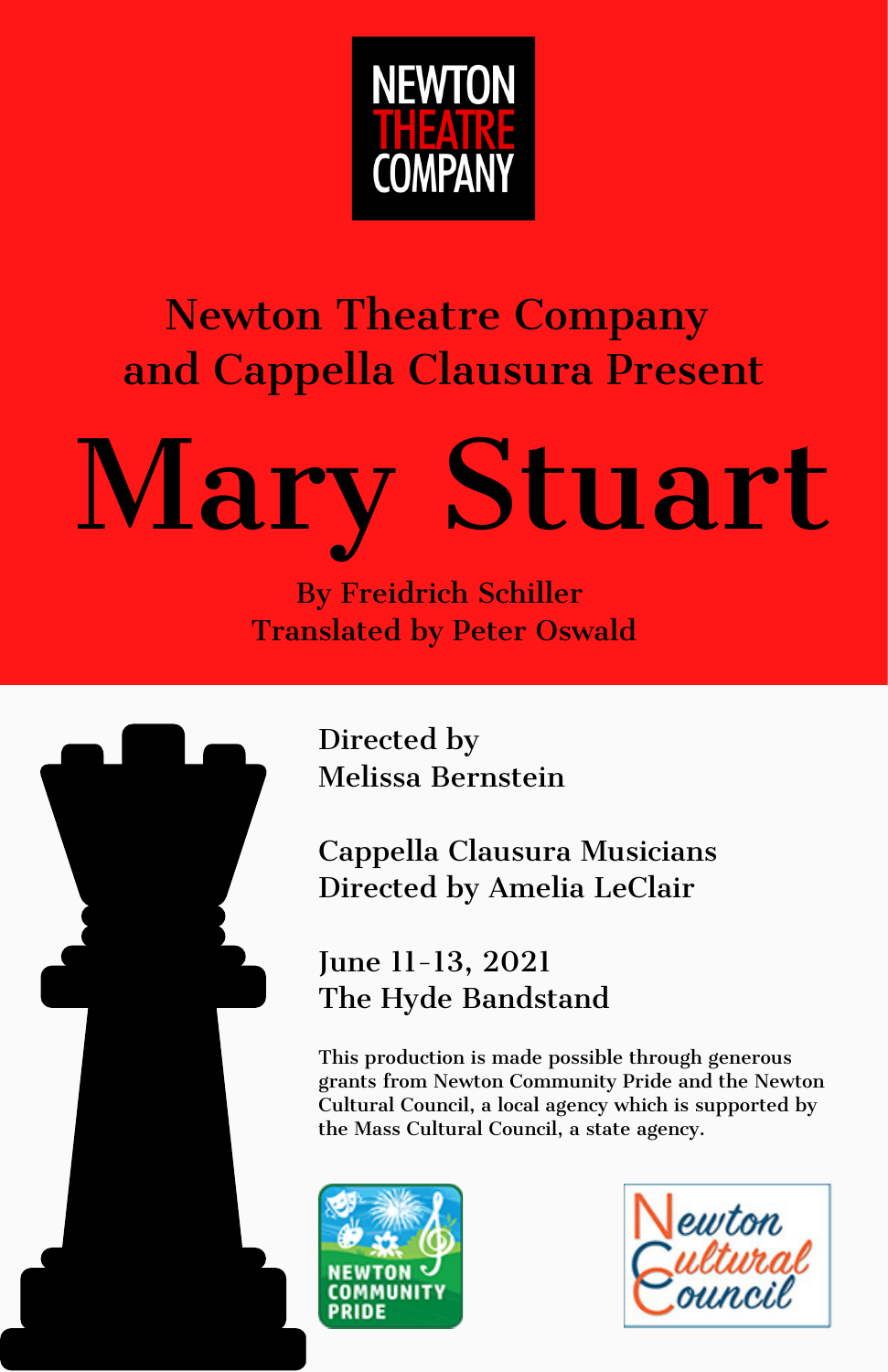#### Cast and Crew

Sarah Brooke Vanaman – Mary, Queen of Scots Tatiana Ramos – Lord Burleigh Linda Goetz – Queen Elizabeth I

> Barbara Hill – Soprano Frankie Campofelice – Tenor Charles Iner – Lute

Melissa Bernstein – Director Amelia LeClair – Director of Cappella Clausura Bernie Bernstein – Technical Director Nicholas Manthei – Lighting Designer

# Special Thanks Leslie Held

John Rice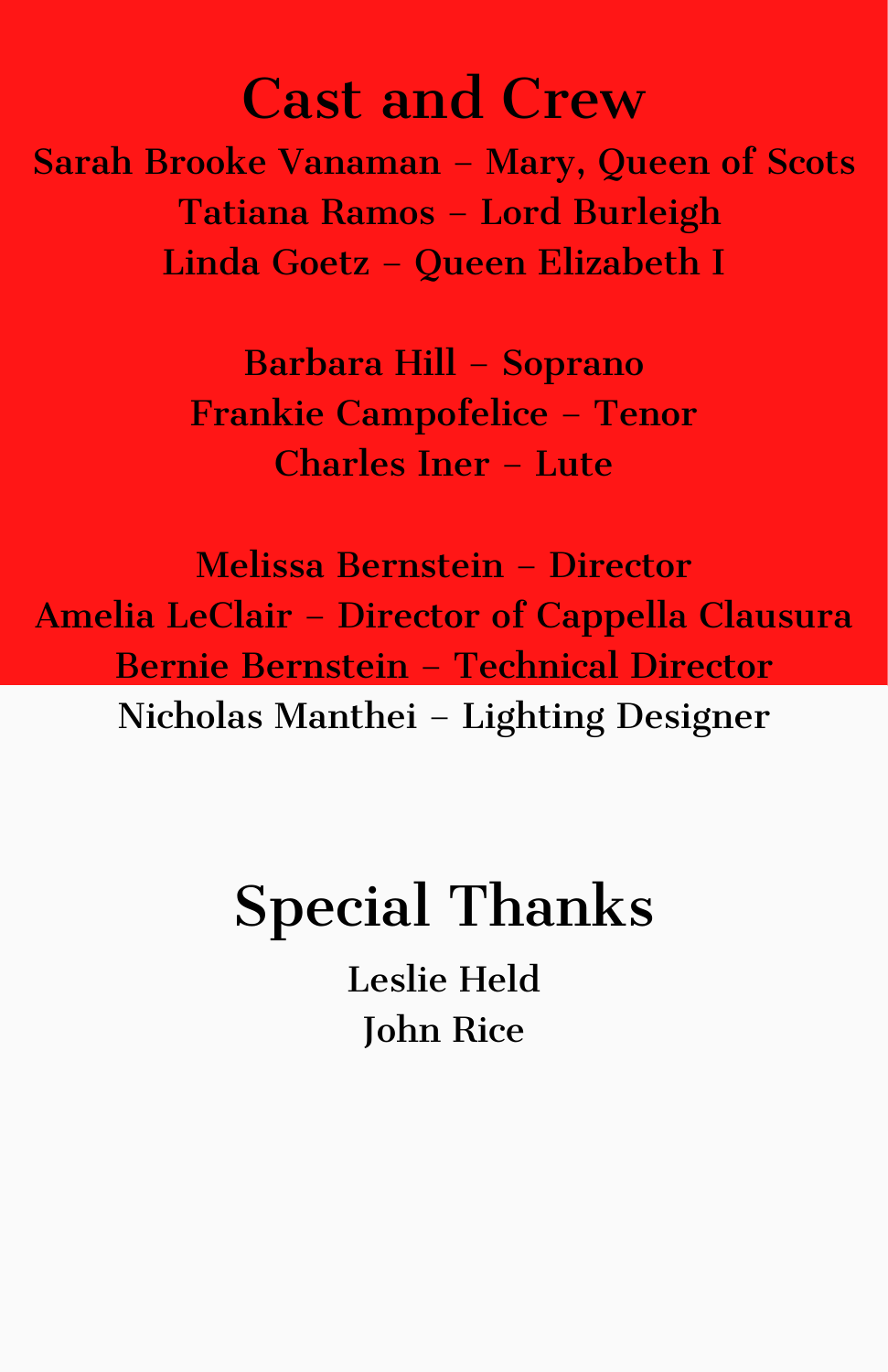## Who's Who: The Cast

Sarah Brooke Vanaman (Mary, Queen of Scots) is thrilled to be performing in person again with Newton Theatre Company. Previous in-person credits include Mary Crawford in "Mansfield Park", Jo March in "Women", and Menelaus in "Helen". Sarah has also been an integral part of NTC's Zoom Radio Play series. She graduated with honors from the Tisch School of the Arts at NYU.

Tatiana Ramos (Lord Burleigh) is a global health researcher who has loved performing for years, from minoring in theatre at the University of Vermont to now being a part of Newton Theatre Company! Based in Boston, Tatiana combines theatre with public health and non-profit work. Previous NTC credits include: "Sorry, Wrong Number", "Antigone", and "A Medal for Willie" (which she both performed in and co-directed).

Linda Goetz (Queen Elizabeth I), Co-founder and actor of Newton Nomadic Theater, has acted with Newton Theatre Company and various other companies for the past 15 years. She toured nationally with various productions, has taught Shakespeare and children's theater and dance for in schools, workshops and camps. Linda strongly believes in the power of theater to connect to each other and to the world around us. As the digital age takes us further away from human interaction and communication, theater can help us understand each other and ourselves.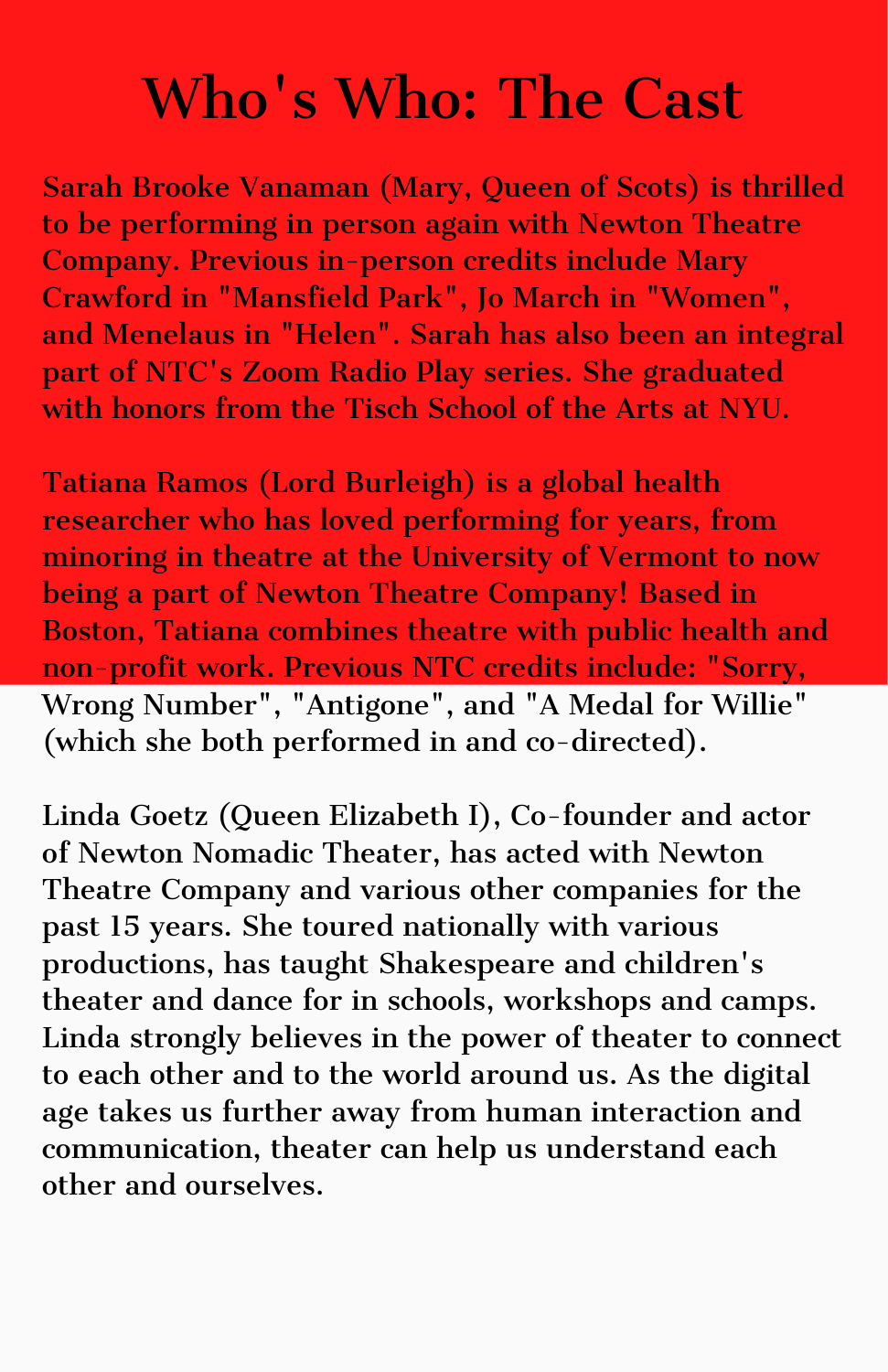## Who's Who: The Musicians

Barbara Hill (Soprano) is a GRAMMY-winning ensemble member and soprano soloist. As a soloist, she has appeared with Masterworks Chorale, Musica Sacra, The Boston Cecilia, Seven Times Salt, 7 Hills Renaissance Wind Band, and Long & Away: A Consort of Viols. As an ensemble member, she performs with the GRAMMY-winning ensemble The Crossing (Philadelphia, PA), Emmanuel Music (Boston, MA), Meravelha Medieval Ensemble (Boston, MA), Red Shift (Baton Rouge, LA), Ensemble Altera (Providence, RI) and Cappella Clausura (Boston, MA), among others.

Frankie Campofelice (Tenor) is a singer and vocal pedagogue who came to Boston in 2009 and he earned his Bachelor of Music in Voice Performance as well as his Masters in Music Education and Vocal Pedagogy. He has had the pleasure to perform in numerous locations within the metro Boston area, including Emmanuel and Old South Church, Ryles Jazz Club and the Napoleon Room at Club Cafe. Mr. Campofelice works proudly as a full time voice instructor through Berklee's Institute for Arts Education/Special Needs, as well as Boston Arts Academy and the Amy Dancz Voice Studio.

Charles Iner (Lute) is a recent graduate of Boston University, where he received a Master of Music in Historical Performance, with a concentration in Lute and Early Guitar. Previously, he completed a Bachelor of Arts in Music at Benedictine College. Charles has been keeping busy during the recent cessation of live performances with regular posts on Instagram, Youtube, and Soundcloud, detailing a deep dive into early 17th-century French lute music, and 18th-century French guitar music, repertoires near and dear to his heart. In addition to solo and ensemble performing, Charles has maintained a career as a lute and guitar instructor, in both classroom settings and as a private instructor.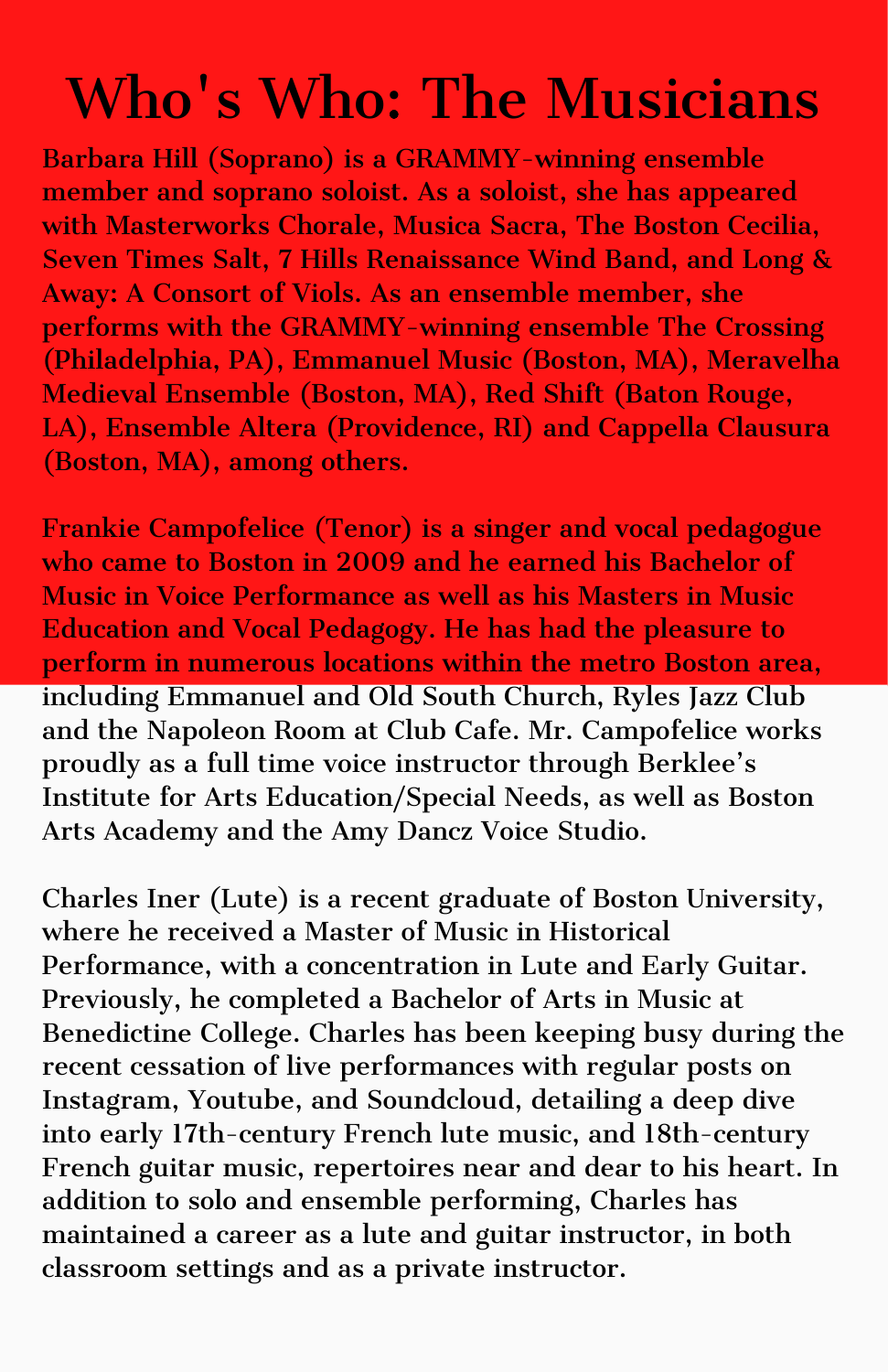### Historical Context

Mary Stuart (1542-1587) was crowned Queen of Scotland at just six days old. Like Queen Elizabeth I (1533-1603), she was a direct descendent of King Henry VII, the founder of the House of Tudor. At five years old, she was sent by her mother to live in France. Mary spent the next 13 years there and married the Dauphin, Francis, in 1558. After Francis' death in 1560, Mary returned to Scotland. She would go on to marry two more men: Henry Stuart, the Earl of Darnley, and James Hepburn, the Earl of Bothwell. Each relationship brought with it alliances and scandals— most notably, Henry's mysterious death by explosion in 1567 following a period of hostility between him and Mary. Before his death, Henry fathered Mary's only child, James VI.

The Scottish nobility turned against Mary after her third marriage, claiming that the union was unseemly thanks to rumors that her new husband had participated in Henry's death. They imprisoned Mary in Lochleven Castle in Scotland and forced her to abdicate in favor of her son. Mary managed to escape to England in 1568 and asked Elizabeth for help regaining her throne. Elizabeth was hesitant to provide assistance and instead ordered an inquiry into Mary's involvement in Henry's death. Later that year, Elizabeth had Mary imprisoned in Bolton Castle. She would remain in captivity in England until her death, 18 years later.

In 1586, Mary was implicated in the Babington Plot, an assassination attempt by British Catholics that sought to replace Elizabeth with Mary on the throne. Mary was found guilty of treason and beheaded in 1587. Although she did not live to see him crowned, her son James would go on to succeed Elizabeth as the ruler of Britain.

James ascension solved an issue created by Elizabeth's commitment to being the "Virgin Queen." She never married or had children, instead devoting herself to ensuring political and religious stability in England. Notable accomplishments from her reign include reestablishing the Church of England, defeating the Spanish Armada in 1588, and becoming a patron of the arts. Although strife between Catholics and Protestants both at home and abroad would persist throughout this period, Elizabeth's reign became known as the Golden Age of England.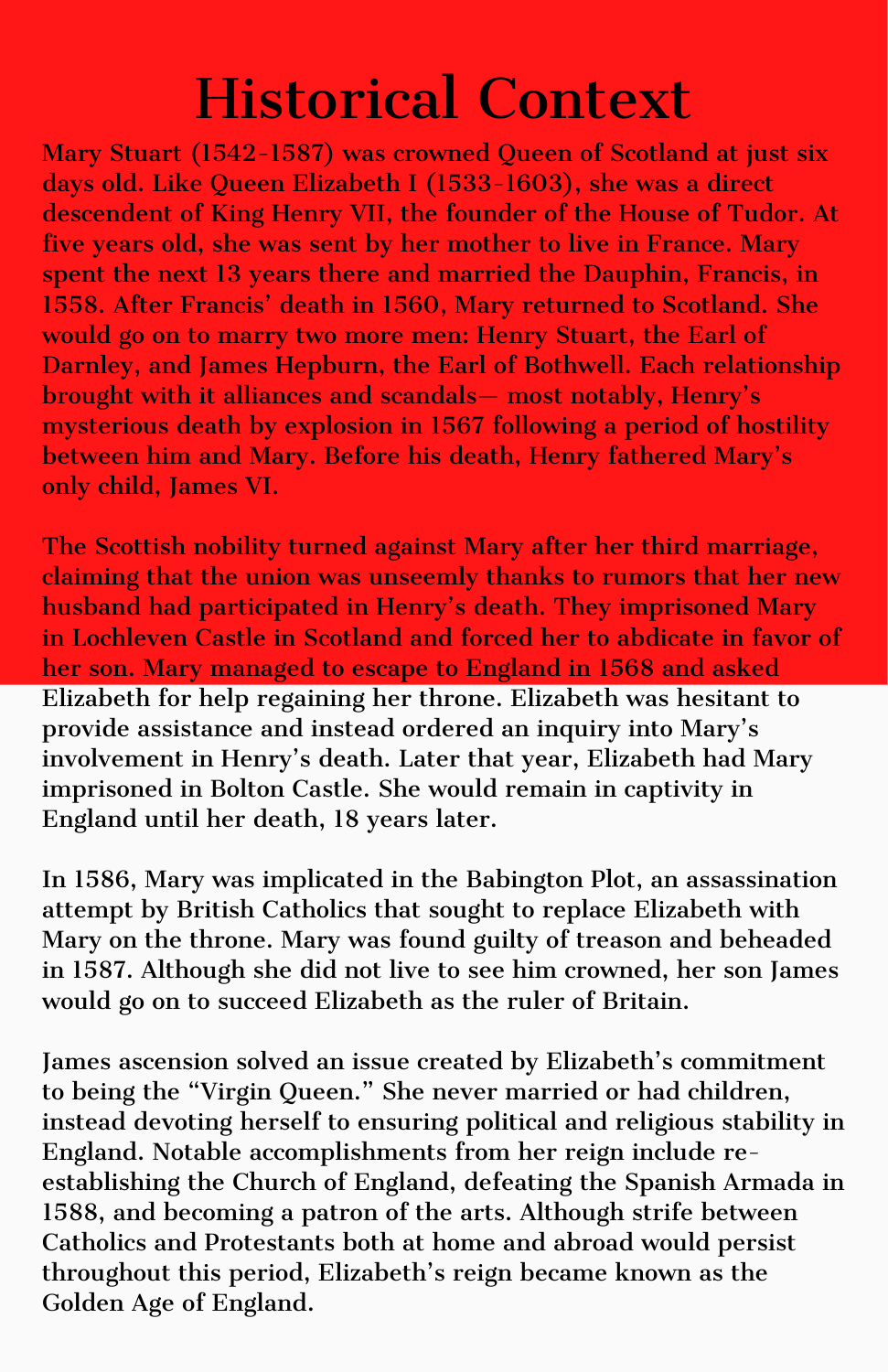#### Featured Music

"Friend of My Heart" by Miss Harriet Abrams (1758-1829)

"False Designe" by Mary Harvey, the Lady Dering (1629-1704)

"O Deathe" by Anne Boleyn (1501?- 1536)

"Little Boy Blue" by Miss Harriet Abrams

"Three Sighs"

by Miss Harriet Abrams

"O Deathe" by Anne Boleyn

"When First I Saw" by Mary Harvey

"And Is This All" by Mary Harvey

Finale: "O Deathe" by Anne Boleyn